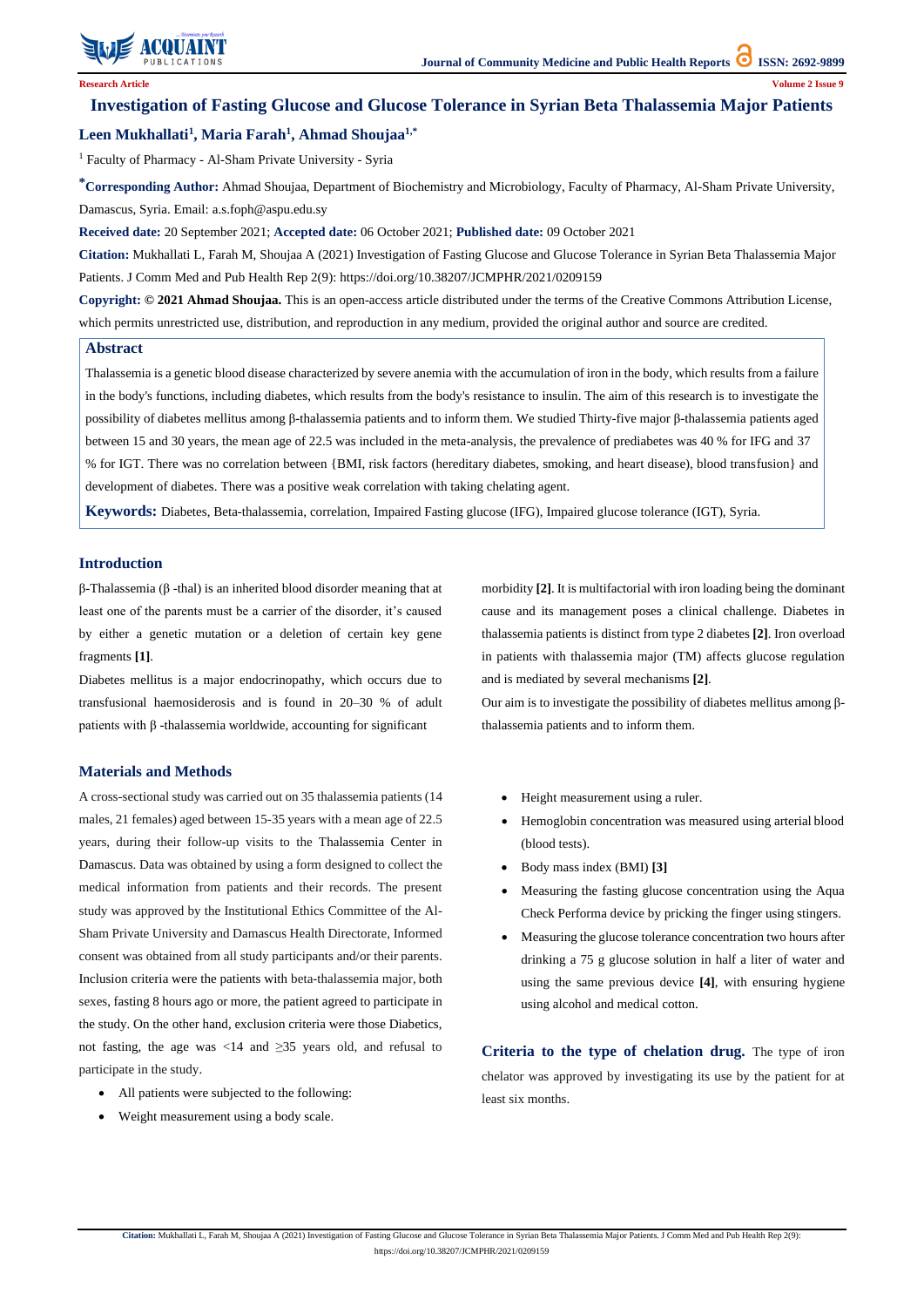

**Citation:** Mukhallati L, Farah M, Shoujaa A (2021) Investigation of Fasting Glucose and Glucose Tolerance in Syrian Beta Thalassemia Major Patients. J Comm Med and Pub Health Rep 2(9): https://doi.org/10.38207/JCMPHR/2021/0209159

## **Statistical analysis.**

SPSS version 22 (IBM SPSS, Armonk, NY, USA) was used for data analysis. Mean was used for quantitative variables, while number and percentage were used for qualitative ones. Chi-Square Test, Phi and Cramer's V test.  $P < 0.05$  and  $P < 0.001$  were considered to indicate significant and highly significant differences respectively.

About the prevalence of diabetes, IFG, and IGT in thalassemia major patients were considered as inclusion criteria. Diabetes was

determined according to World Health Organization (WHO) and American Diabetes Association (ADA) [4]. The criterion for the diagnosis of IFG was determined as 100≥FBS<126 mg/dl (FBS; fasting blood sugar) while the criterion for IGT was determined as two-hour glucose levels of 7.8-11.1 mmol/L (140-200 mg/dl), and the United States center for disease control (CDC) the criterion for being prediabetes is from 100 to 125 mg/dl in FBS while intolerance test is from 140 to 199 mg/dl **[4]**.

## **Results**

The mean age of our patients was 22.5 years. They were 14 males (40 %) and 21 females (60 %). The mean weight was 51.9Kg for males and 48.7Kg for females. The mean height was 161.3cm for males and 150.2cm for females. The mean BMI was 19.7Kg/m<sup>2</sup> for males and  $21.7$ Kg/m<sup>2</sup> for females. The mean concentration of hemoglobin was 7.1g/dl for males and 7g/dl for females. The percentage of taking chelators was 80 %, while the percentage of non-users was 20 %. The percentage of patients who suffer from hereditary diabetes is 46 %,

and 56 % did not suffer. Normal fasting glucose concentration was 40 % of patients and the same percentage was for prediabetes patients, while diabetic patients were 20 %. Normal glucose tolerance was 57 % of patients and the percentage of prediabetes patients was 37 %, while diabetic patients were 6 %

There was a significant correlation between chelator usage and IGT **(Table 1)**, and the correlation value is 0.438 that indicates the existence of a weak positive correlation.

**Table 1.** Correlation between IFG, IGT and risk factors, BMI, blood transfusion, and chelator usage of patients. IFG: Impaired Fasting Glucose; IGT: Impaired Glucose Tolerance; BMI: Body Mass Index.

|                           |            | <b>Approximate Significance</b> | <b>Significance of differences</b> |
|---------------------------|------------|---------------------------------|------------------------------------|
| <b>Risk factors</b>       | <b>IFG</b> | 0.163                           | Not Significant                    |
|                           | <b>IGT</b> | 0.4                             | Not Significant                    |
| <b>BMI</b>                | <b>IFG</b> | 0.072                           | Not Significant                    |
|                           | <b>IGT</b> | 0.1                             | Not Significant                    |
| <b>Blood transfusions</b> | <b>IFG</b> | 0.079                           | Not Significant                    |
|                           | <b>IGT</b> | 0.251                           | Not Significant                    |
| <b>Chelator usage</b>     | <b>IFG</b> | 0.153                           | Not Significant                    |
|                           | <b>IGT</b> | 0.035                           | Significant                        |

### **Discussion**

About the body mass index, our study concluded that there is no correlation with IFG and IGT, it may be attributed to the fact that the majority of patients are under normal weight or in the lower limits of normal weight due to lack of nutrition.

About the risk factors, there is no correlation with IFG and IGT, it is maybe by other risk factors related to IFG or IGT and accumulated

concentration of iron in the body.

About the variable blood transfusion, our study concluded that there is no correlation with IFG and IGT, it is maybe attributed to several reasons, including the insufficient frequency of blood, and that the transferred iron accumulates in other parts of the body.

About the variable iron chelators our study concluded that there is a correlation with IGT, it is maybe attributed to irregularity in taking chelators by the patients.

In a similar study at Zahedan University in Iran, research on factors affecting diabetes in thalassemia patients was done by Jahantigh et al in 2013 in Ali Asghar Hospital for blood transfusion, the number of patients was 384, ages ranged between 10 and 30 years, with an average of 7.17-9.14 and an IGT ratio 6.3 % and the DM ratio is 15.1 % **[5]**. When studying the relationship with the iron chelator

deferoxamine, they found that 11 % of the patients suffer from diabetes, so the study concluded that there was no relationship with the iron chelator deferoxamine, but they noticed that the concentration of sugar tolerance increased when taking the iron chelator deferral. They also noticed that with advancing age, the risk of diabetes developing increases. Also, patients who had serum ferritin of 2000 micrograms per liter and more had an increase in their glucose tolerance concentration.